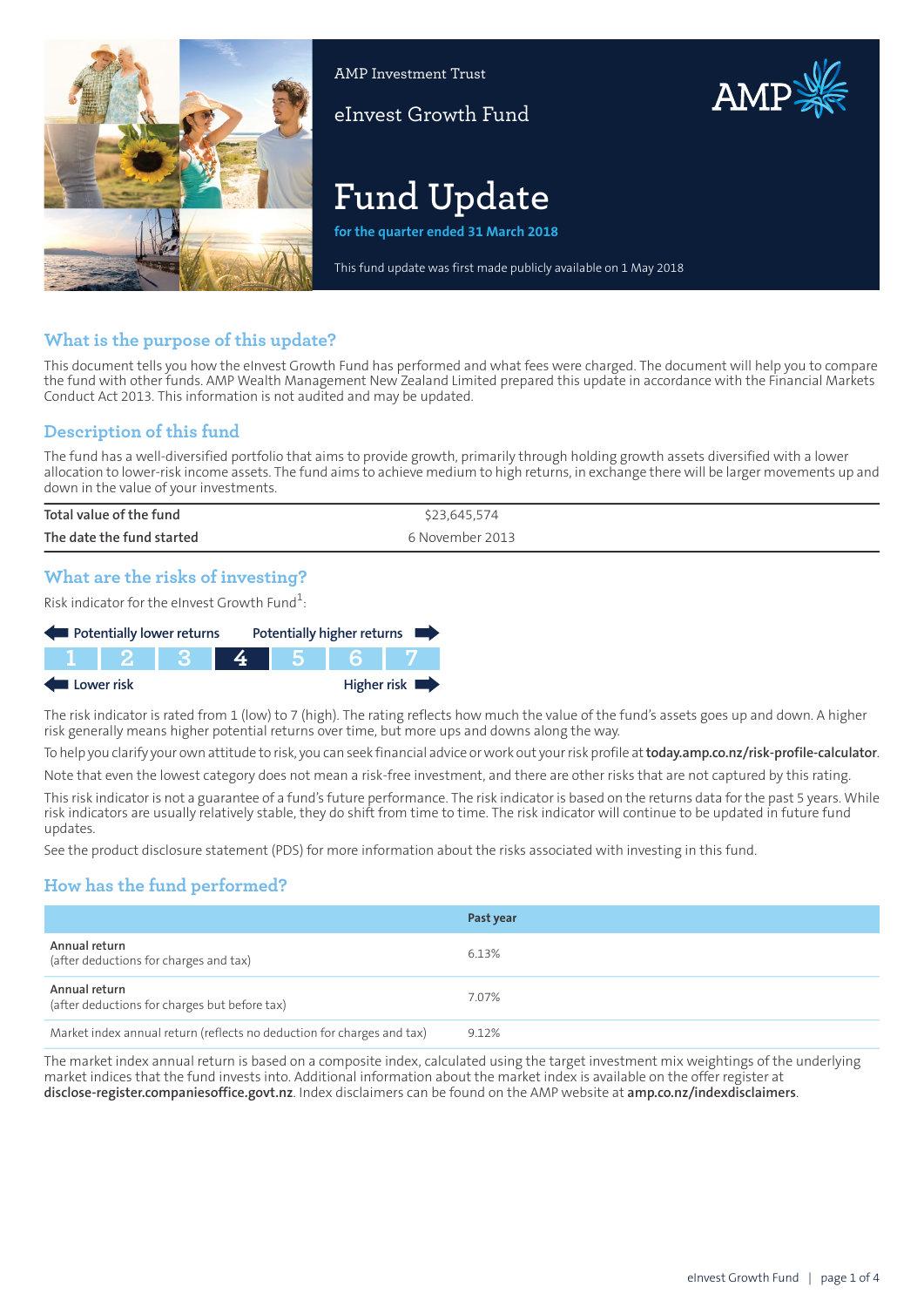#### **Annual return graph**



This shows the return afterfund charges and tax for each year ending 31 March since the fund started. The last bar shows the average annual return since the fund started, up to 31 March 2018.

**Important:** This does not tell you how the fund will perform in the future.

Returns in this update are after tax at the highest prescribed investor rate (PIR) of tax for an individual New Zealand resident. Your tax may be lower.

### **What fees are investors charged?**

Investors in the eInvest Growth Fund are charged fund charges. In the year to 31 March 2017 these were:

|                                             | % of net asset value                                                     |
|---------------------------------------------|--------------------------------------------------------------------------|
| Total fund charges                          | 1.53%                                                                    |
| Which are made up of -                      |                                                                          |
| Total management and administration charges | 1.53%                                                                    |
| Including -                                 |                                                                          |
| Manager's basic fee                         | 1.06%                                                                    |
| Other management and administration charges | 0.47%                                                                    |
| Total performance-based fees                | $0.00\%$                                                                 |
| <b>Other charges</b>                        | Dollar amount per investor or description<br>of how charge is calculated |
| NII                                         |                                                                          |

Investors may also be charged individual action fees for specific actions or decisions (for example, for withdrawing from or switching funds). See the 'fees and other charges' document on the entry relating to the offer of interests in the AMP Investment Trust maintained on the offer register (**[disclose-register.companiesoffice.govt.nz](https://disclose-register.companiesoffice.govt.nz/)**) for more information about those fees.

Small differences in fees and charges can have a big impact on your investment over the long term.

## **Example of how this applies to an investor**

Craig had \$10,000 in the fund at the start of the year and did not make any further contributions. At the end of the year, Craig received a return after fund charges were deducted of \$613.00 (that is 6.13% of his initial \$10,000). Craig also paid \$0.00 in other charges. This gives Craig a total return after tax of \$613.00 for the year.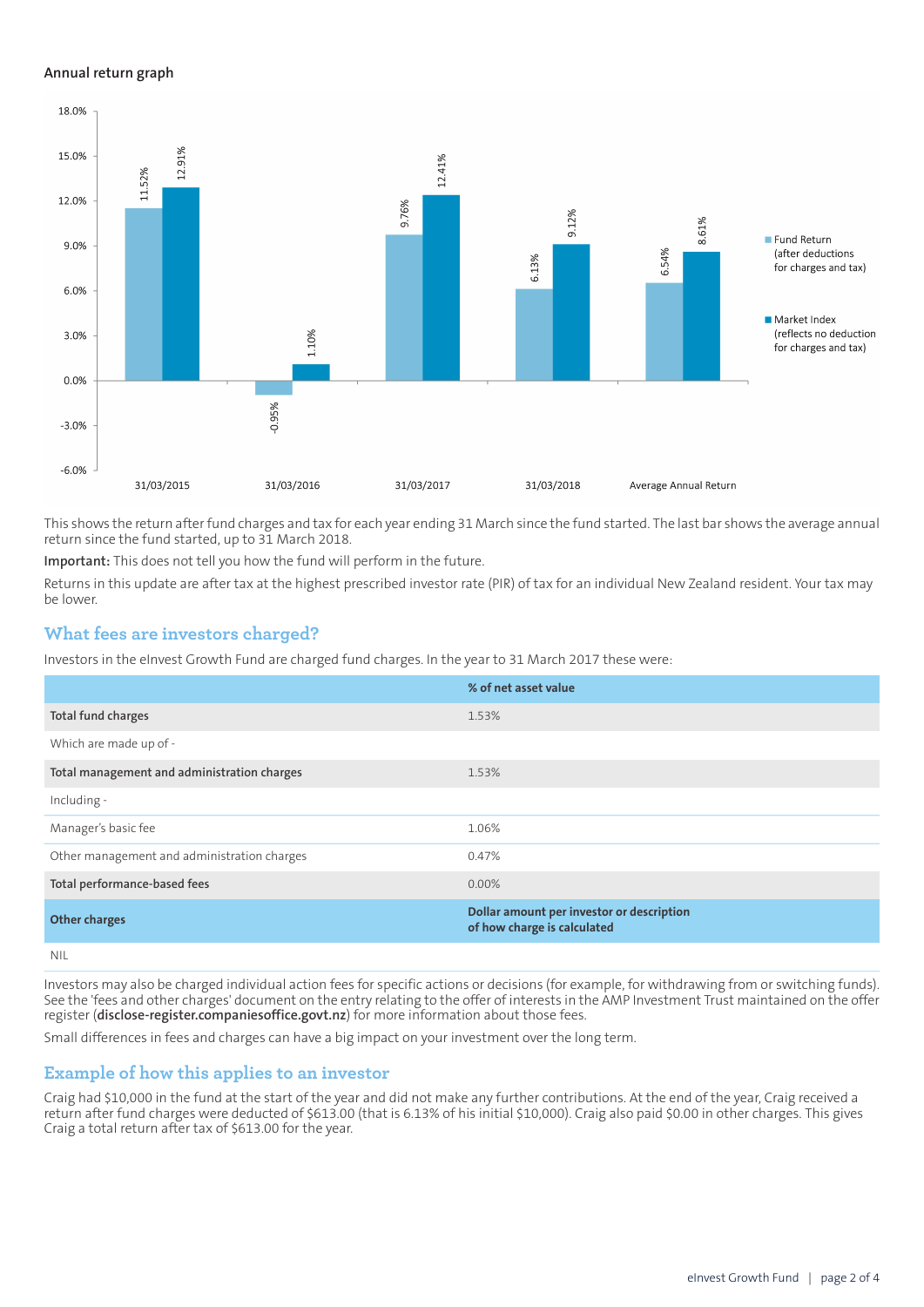# **What does the fund invest in?**

# **Actual investment mix<sup>2</sup>**

This shows the types of assets that the fund invests in.



## **Target investment mix**

This shows the mix of assets that the fund generally intends to invest in.

| <b>Asset Type</b>            | <b>Allocation</b> |
|------------------------------|-------------------|
| Cash and cash equivalents    | 6.00%             |
| New Zealand fixed interest   | 7.00%             |
| International fixed interest | 10.00%            |
| Australasian equities        | 23.00%            |
| International equities       | 44.00%            |
| Listed property              | 5.00%             |
| Unlisted property            | 0.00%             |
| Commodities                  | 0.00%             |
| Other*                       | 5.00%             |
|                              |                   |

\*Other consists of alternative assets (5.00%)

# **Top 10 investments<sup>2</sup>**

|    | <b>Name</b>                                             | Percentage<br>of fund<br>net assets | <b>Asset Type</b>         | <b>Country</b> | <b>Credit rating</b><br>(if applicable) |
|----|---------------------------------------------------------|-------------------------------------|---------------------------|----------------|-----------------------------------------|
| 1  | Call Account (Westpac Banking Corporation Advance Acct) | 3.99%                               | Cash and cash equivalents | New Zealand    | $A-1+$                                  |
| 2  | Orbis Global Equity LE Fund                             | 3.93%                               | International equities    | Australia      | N/A                                     |
| 3  | Call Account (ANZ 32 Day Constant Maturity Date)        | 1.81%                               | Cash and cash equivalents | New Zealand    | $A-1+$                                  |
| 4  | Call Account (Rabobank Advance Account NZD)             | 1.62%                               | Cash and cash equivalents | New Zealand    | $A-1$                                   |
| 5  | a2 Milk Coltd                                           | 1.62%                               | Australasian equities     | New Zealand    | N/A                                     |
| 6  | Fisher & Paykel Healthcare Corp                         | 1.15%                               | Australasian equities     | New Zealand    | N/A                                     |
| 7  | Auckland International Airport                          | 0.99%                               | Australasian equities     | New Zealand    | N/A                                     |
| 8  | Spark New Zealand Ltd                                   | 0.99%                               | Australasian equities     | New Zealand    | N/A                                     |
| 9  | Contact Energy Ltd                                      | 0.79%                               | Australasian equities     | New Zealand    | N/A                                     |
| 10 | Fletcher Building Ltd                                   | 0.73%                               | Australasian equities     | New Zealand    | N/A                                     |
|    |                                                         |                                     |                           |                |                                         |

The top 10 investments make up 17.62% of the fund.